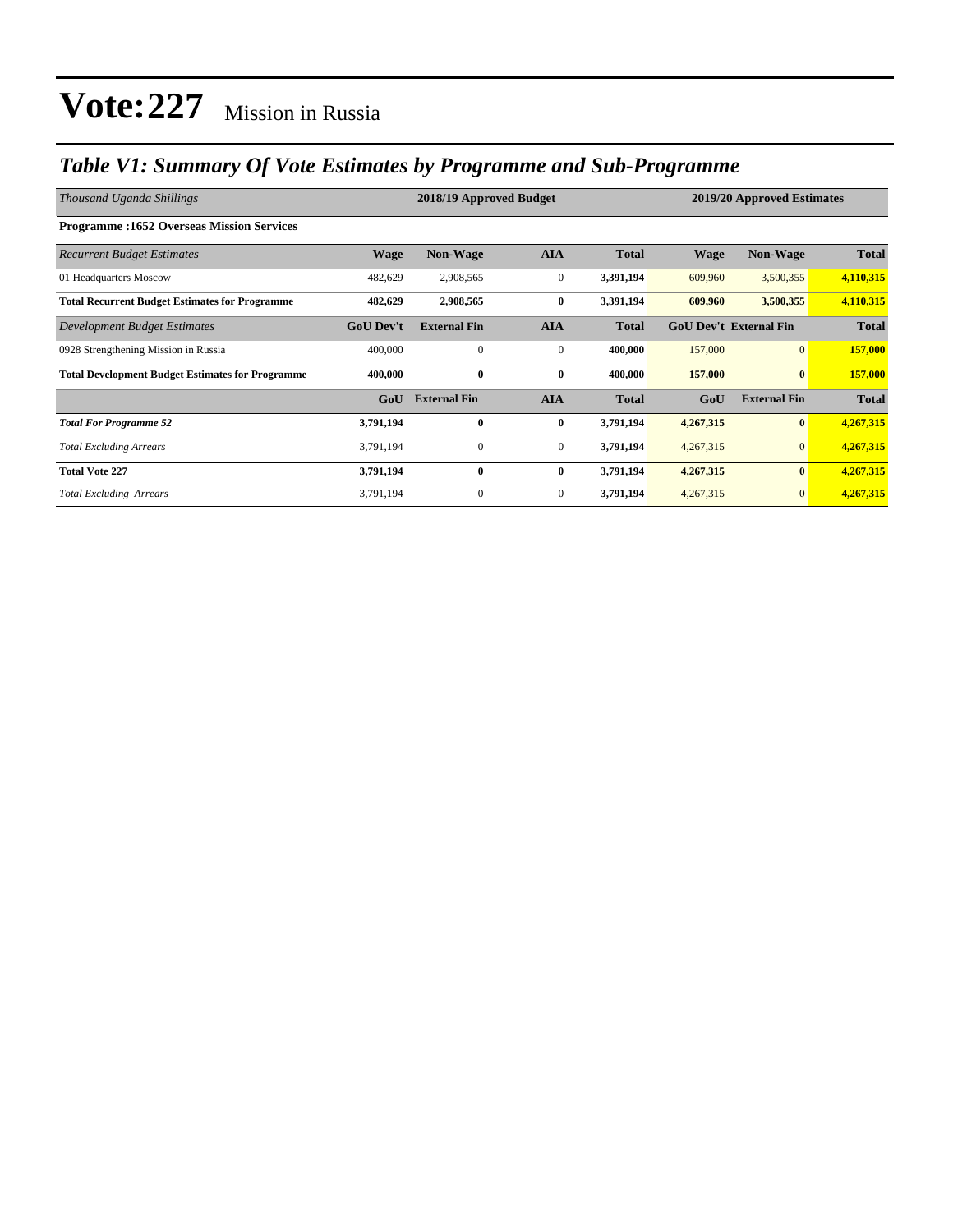### *Table V2: Summary Vote Estimates by Item*

| Thousand Uganda Shillings                                   | 2018/19 Approved Budget |                     |              |              | 2019/20Approved Estimates |                     |              |  |
|-------------------------------------------------------------|-------------------------|---------------------|--------------|--------------|---------------------------|---------------------|--------------|--|
|                                                             | GoU                     | <b>External Fin</b> | AIA          | <b>Total</b> | GoU                       | <b>External Fin</b> | <b>Total</b> |  |
| <b>Employees, Goods and Services (Outputs Provided)</b>     | 3,391,194               | $\bf{0}$            | $\bf{0}$     | 3,391,194    | 4,110,315                 | $\bf{0}$            | 4,110,315    |  |
| 211103 Allowances (Inc. Casuals, Temporary)                 | 1,277,330               | $\boldsymbol{0}$    | $\bf{0}$     | 1,277,330    | 1,405,940                 | $\bf{0}$            | 1,405,940    |  |
| 211105 Missions staff salaries                              | 482,629                 | $\bf{0}$            | $\bf{0}$     | 482,629      | 609,960                   | $\bf{0}$            | 609,960      |  |
| 213001 Medical expenses (To employees)                      | 137,603                 | $\bf{0}$            | $\bf{0}$     | 137,603      | 137,604                   | $\bf{0}$            | 137,604      |  |
| 221001 Advertising and Public Relations                     | 6,720                   | $\bf{0}$            | $\bf{0}$     | 6,720        | 1,000                     | $\bf{0}$            | 1,000        |  |
| 221007 Books, Periodicals & Newspapers                      | 1,200                   | $\bf{0}$            | $\bf{0}$     | 1,200        | 1,200                     | $\bf{0}$            | 1,200        |  |
| 221008 Computer supplies and Information Technology<br>(TT) | 2,040                   | $\bf{0}$            | $\bf{0}$     | 2,040        | 2,040                     | $\bf{0}$            | 2,040        |  |
| 221009 Welfare and Entertainment                            | 26,500                  | $\bf{0}$            | $\bf{0}$     | 26,500       | 26,500                    | $\bf{0}$            | 26,500       |  |
| 221011 Printing, Stationery, Photocopying and Binding       | 6,400                   | $\bf{0}$            | $\bf{0}$     | 6,400        | 6,400                     | $\bf{0}$            | 6,400        |  |
| 221012 Small Office Equipment                               | 2,800                   | $\bf{0}$            | $\bf{0}$     | 2,800        | 2,800                     | $\bf{0}$            | 2,800        |  |
| 221017 Subscriptions                                        | 3,000                   | $\bf{0}$            | $\bf{0}$     | 3,000        | 3,000                     | $\bf{0}$            | 3,000        |  |
| 222001 Telecommunications                                   | 30,408                  | $\bf{0}$            | $\bf{0}$     | 30,408       | 30,408                    | $\bf{0}$            | 30,408       |  |
| 222002 Postage and Courier                                  | 5,270                   | $\bf{0}$            | $\bf{0}$     | 5,270        | 5,270                     | $\bf{0}$            | 5,270        |  |
| 222003 Information and communications technology<br>(ICT)   | 2,496                   | $\bf{0}$            | $\bf{0}$     | 2,496        | 2,496                     | $\bf{0}$            | 2,496        |  |
| 223001 Property Expenses                                    | 3,062                   | $\bf{0}$            | $\bf{0}$     | 3,062        | 3,062                     | $\bf{0}$            | 3,062        |  |
| 223003 Rent – (Produced Assets) to private entities         | 1,137,012               | $\bf{0}$            | $\bf{0}$     | 1,137,012    | 1,594,750                 | $\bf{0}$            | 1,594,750    |  |
| 223005 Electricity                                          | 28,000                  | $\bf{0}$            | $\bf{0}$     | 28,000       | 50,000                    | $\bf{0}$            | 50,000       |  |
| 223006 Water                                                | 2,930                   | $\bf{0}$            | $\bf{0}$     | 2,930        | 2,930                     | $\bf{0}$            | 2,930        |  |
| 225001 Consultancy Services- Short term                     | 18,000                  | $\bf{0}$            | $\bf{0}$     | 18,000       | 18,000                    | $\bf{0}$            | 18,000       |  |
| 226001 Insurances                                           | 4,800                   | $\bf{0}$            | $\bf{0}$     | 4,800        | 4,800                     | $\bf{0}$            | 4,800        |  |
| 227001 Travel inland                                        | 6,599                   | $\bf{0}$            | $\bf{0}$     | 6,599        | 6,562                     | $\bf{0}$            | 6,562        |  |
| 227002 Travel abroad                                        | 95,600                  | $\bf{0}$            | $\bf{0}$     | 95,600       | 95,600                    | $\bf{0}$            | 95,600       |  |
| 227003 Carriage, Haulage, Freight and transport hire        | 63,000                  | $\bf{0}$            | $\bf{0}$     | 63,000       | 63,000                    | $\bf{0}$            | 63,000       |  |
| 227004 Fuel, Lubricants and Oils                            | 12,000                  | $\bf{0}$            | $\bf{0}$     | 12,000       | 1,200                     | $\bf{0}$            | 1,200        |  |
| 228002 Maintenance - Vehicles                               | 15,609                  | $\bf{0}$            | $\bf{0}$     | 15,609       | 15,610                    | $\bf{0}$            | 15,610       |  |
| 228003 Maintenance - Machinery, Equipment &<br>Furniture    | 20,186                  | $\bf{0}$            | $\bf{0}$     | 20,186       | 20,183                    | $\bf{0}$            | 20,183       |  |
| <b>Investment</b> (Capital Purchases)                       | 400,000                 | $\bf{0}$            | $\bf{0}$     | 400,000      | 157,000                   | $\bf{0}$            | 157,000      |  |
| 312201 Transport Equipment                                  | 300,000                 | $\bf{0}$            | $\bf{0}$     | 300,000      | $\bf{0}$                  | $\bf{0}$            | $\mathbf{0}$ |  |
| 312203 Furniture & Fixtures                                 | 100,000                 | 0                   | $\bf{0}$     | 100,000      | 157,000                   | $\bf{0}$            | 157,000      |  |
| <b>Grand Total Vote 227</b>                                 | 3,791,194               | $\bf{0}$            | $\bf{0}$     | 3,791,194    | 4,267,315                 | $\bf{0}$            | 4,267,315    |  |
| <b>Total Excluding Arrears</b>                              | 3,791,194               | $\boldsymbol{0}$    | $\mathbf{0}$ | 3,791,194    | 4,267,315                 | $\mathbf{0}$        | 4,267,315    |  |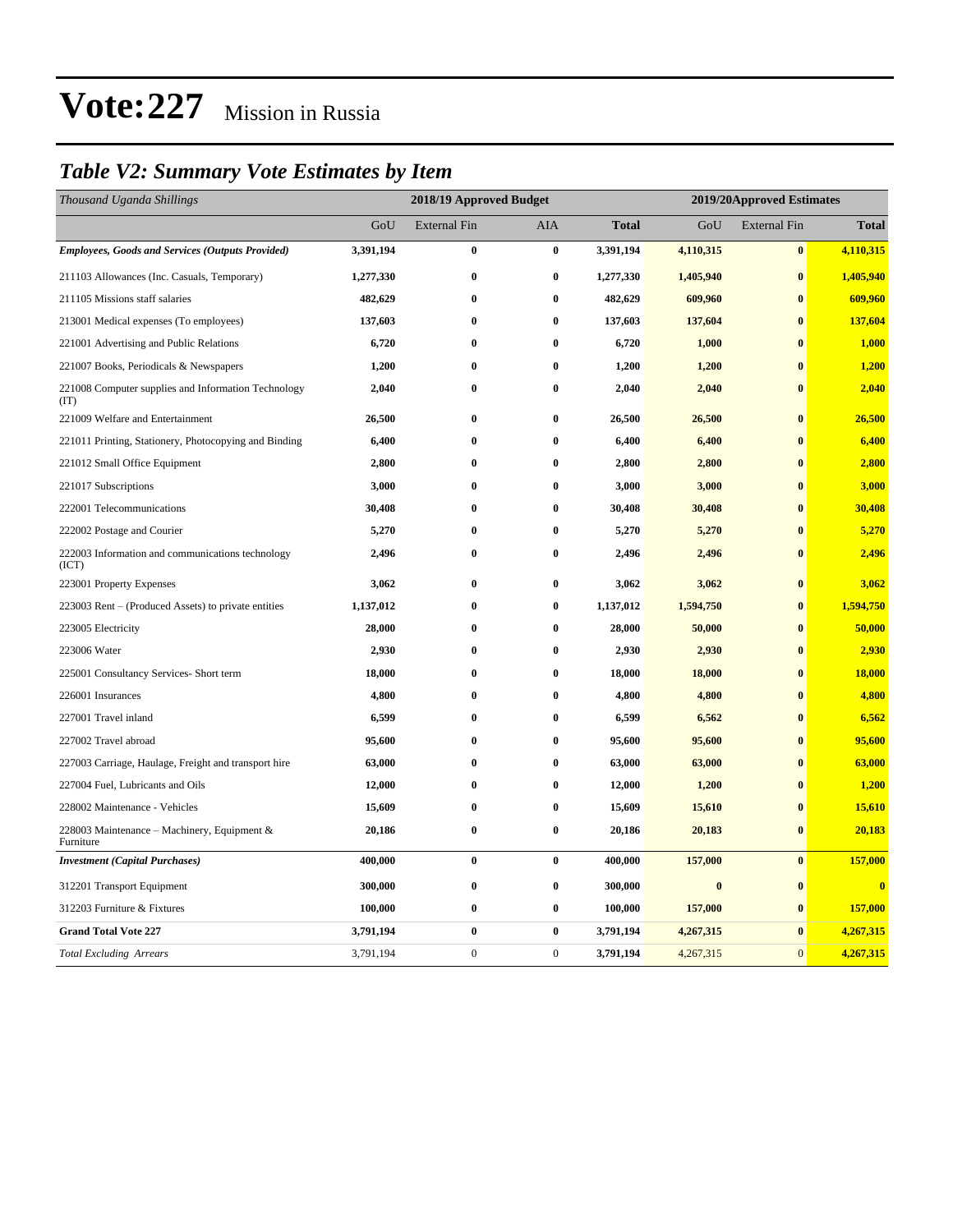#### *Table V3: Detailed Estimates by Programme, Sub Programme, Output and Item*

#### *Programme :1652 Overseas Mission Services*

*Recurrent Budget Estimates*

#### **SubProgramme 01 Headquarters Moscow**

| Thousand Uganda Shillings                                            | 2018/19 Approved Budget |                  |                  | 2019/20 Approved Estimates |                  |              |              |
|----------------------------------------------------------------------|-------------------------|------------------|------------------|----------------------------|------------------|--------------|--------------|
| <b>Outputs Provided</b>                                              | Wage                    | Non Wage         | AIA              | <b>Total</b>               | Wage             | Non Wage     | <b>Total</b> |
| <b>Output 165201 Cooperation frameworks</b>                          |                         |                  |                  |                            |                  |              |              |
| 211103 Allowances (Inc. Casuals, Temporary)                          | $\theta$                | 1,000,330        | $\mathbf{0}$     | 1,000,330                  | $\mathbf{0}$     | 1,000,328    | 1,000,328    |
| 211105 Missions staff salaries                                       | 482,629                 | $\boldsymbol{0}$ | $\mathbf{0}$     | 482,629                    | 609,960          | $\mathbf{0}$ | 609,960      |
| 221009 Welfare and Entertainment                                     | $\boldsymbol{0}$        | 26,500           | $\boldsymbol{0}$ | 26,500                     | $\boldsymbol{0}$ | 26,500       | 26,500       |
| 221017 Subscriptions                                                 | $\mathbf{0}$            | 1,700            | $\mathbf{0}$     | 1,700                      | $\mathbf{0}$     | 1,700        | <b>1,700</b> |
| 222001 Telecommunications                                            | $\boldsymbol{0}$        | 30,408           | $\boldsymbol{0}$ | 30,408                     | $\mathbf{0}$     | 30,408       | 30,408       |
| 222002 Postage and Courier                                           | $\boldsymbol{0}$        | 5,270            | $\boldsymbol{0}$ | 5,270                      | $\mathbf{0}$     | 5,270        | 5,270        |
| 222003 Information and communications technology (ICT)               | $\mathbf{0}$            | 2,496            | $\boldsymbol{0}$ | 2,496                      | $\mathbf{0}$     | 2,496        | 2,496        |
| 223003 Rent - (Produced Assets) to private entities                  | $\boldsymbol{0}$        | 753,677          | $\boldsymbol{0}$ | 753,677                    | $\mathbf{0}$     | 753,678      | 753,678      |
| 223005 Electricity                                                   | $\mathbf{0}$            | 22,960           | $\mathbf{0}$     | 22,960                     | $\boldsymbol{0}$ | 32,000       | 32,000       |
| 223006 Water                                                         | $\boldsymbol{0}$        | 1,758            | $\boldsymbol{0}$ | 1,758                      | $\mathbf{0}$     | 1,758        | 1,758        |
| 227002 Travel abroad                                                 | $\boldsymbol{0}$        | 51,624           | $\boldsymbol{0}$ | 51,624                     | $\mathbf{0}$     | 51,624       | 51,624       |
| 227003 Carriage, Haulage, Freight and transport hire                 | $\theta$                | 45,000           | $\mathbf{0}$     | 45,000                     | $\mathbf{0}$     | 45,000       | 45,000       |
| 228002 Maintenance - Vehicles                                        | $\boldsymbol{0}$        | 15,609           | $\boldsymbol{0}$ | 15,609                     | $\boldsymbol{0}$ | 15,610       | 15,610       |
| <b>Total Cost of Output 01</b>                                       | 482,629                 | 1,957,332        | 0                | 2,439,961                  | 609,960          | 1,966,372    | 2,576,332    |
| <b>Output 165202 Consulars services</b>                              |                         |                  |                  |                            |                  |              |              |
| 211103 Allowances (Inc. Casuals, Temporary)                          | $\boldsymbol{0}$        | 70,000           | $\boldsymbol{0}$ | 70,000                     | $\mathbf{0}$     | 198,612      | 198,612      |
| 213001 Medical expenses (To employees)                               | $\boldsymbol{0}$        | 137,603          | $\boldsymbol{0}$ | 137,603                    | $\mathbf{0}$     | 137,604      | 137,604      |
| 221007 Books, Periodicals & Newspapers                               | $\mathbf{0}$            | 1,200            | $\mathbf{0}$     | 1,200                      | $\mathbf{0}$     | 1,200        | 1,200        |
| 221008 Computer supplies and Information Technology (IT)             | $\boldsymbol{0}$        | 2,040            | $\boldsymbol{0}$ | 2,040                      | $\mathbf{0}$     | 2,040        | 2,040        |
| 221011 Printing, Stationery, Photocopying and Binding                | $\mathbf{0}$            | 6,400            | $\boldsymbol{0}$ | 6,400                      | $\mathbf{0}$     | 6,400        | 6,400        |
| 221012 Small Office Equipment                                        | $\boldsymbol{0}$        | 2,800            | $\boldsymbol{0}$ | 2,800                      | $\mathbf{0}$     | 2,800        | 2,800        |
| 221017 Subscriptions                                                 | $\boldsymbol{0}$        | 1,300            | $\boldsymbol{0}$ | 1,300                      | $\boldsymbol{0}$ | 1,300        | 1,300        |
| 223001 Property Expenses                                             | $\mathbf{0}$            | 3,062            | $\mathbf{0}$     | 3,062                      | $\mathbf{0}$     | 3,062        | 3,062        |
| 223003 Rent – (Produced Assets) to private entities                  | $\mathbf{0}$            | 255,987          | $\boldsymbol{0}$ | 255,987                    | $\mathbf{0}$     | 255,988      | 255,988      |
| 223005 Electricity                                                   | $\theta$                | 5,040            | $\mathbf{0}$     | 5,040                      | $\mathbf{0}$     | 18,000       | 18,000       |
| 223006 Water                                                         | $\boldsymbol{0}$        | 1,172            | 0                | 1,172                      | $\mathbf{0}$     | 1,172        | 1,172        |
| 226001 Insurances                                                    | $\boldsymbol{0}$        | 4,800            | $\boldsymbol{0}$ | 4,800                      | $\mathbf{0}$     | 4,800        | 4,800        |
| 227001 Travel inland                                                 | $\boldsymbol{0}$        | 3,102            | $\boldsymbol{0}$ | 3,102                      | $\boldsymbol{0}$ | 3,102        | 3,102        |
| 227002 Travel abroad                                                 | $\boldsymbol{0}$        | 43,976           | $\boldsymbol{0}$ | 43,976                     | $\mathbf{0}$     | 43,976       | 43,976       |
| 227003 Carriage, Haulage, Freight and transport hire                 | $\boldsymbol{0}$        | 18,000           | $\boldsymbol{0}$ | 18,000                     | $\boldsymbol{0}$ | 18,000       | 18,000       |
| 227004 Fuel, Lubricants and Oils                                     | $\mathbf{0}$            | 12,000           | $\boldsymbol{0}$ | 12,000                     | $\boldsymbol{0}$ | 1,200        | 1,200        |
| 228003 Maintenance – Machinery, Equipment & Furniture                | $\boldsymbol{0}$        | 20,186           | $\boldsymbol{0}$ | 20,186                     | $\boldsymbol{0}$ | 20,183       | 20,183       |
| <b>Total Cost of Output 02</b>                                       | 0                       | 588,667          | 0                | 588,667                    | $\pmb{\theta}$   | 719,439      | 719,439      |
| Output 165204 Promotion of trade, tourism, education, and investment |                         |                  |                  |                            |                  |              |              |
| 211103 Allowances (Inc. Casuals, Temporary)                          | $\boldsymbol{0}$        | 207,000          | $\boldsymbol{0}$ | 207,000                    | $\boldsymbol{0}$ | 207,000      | 207,000      |
|                                                                      |                         |                  |                  |                            |                  |              |              |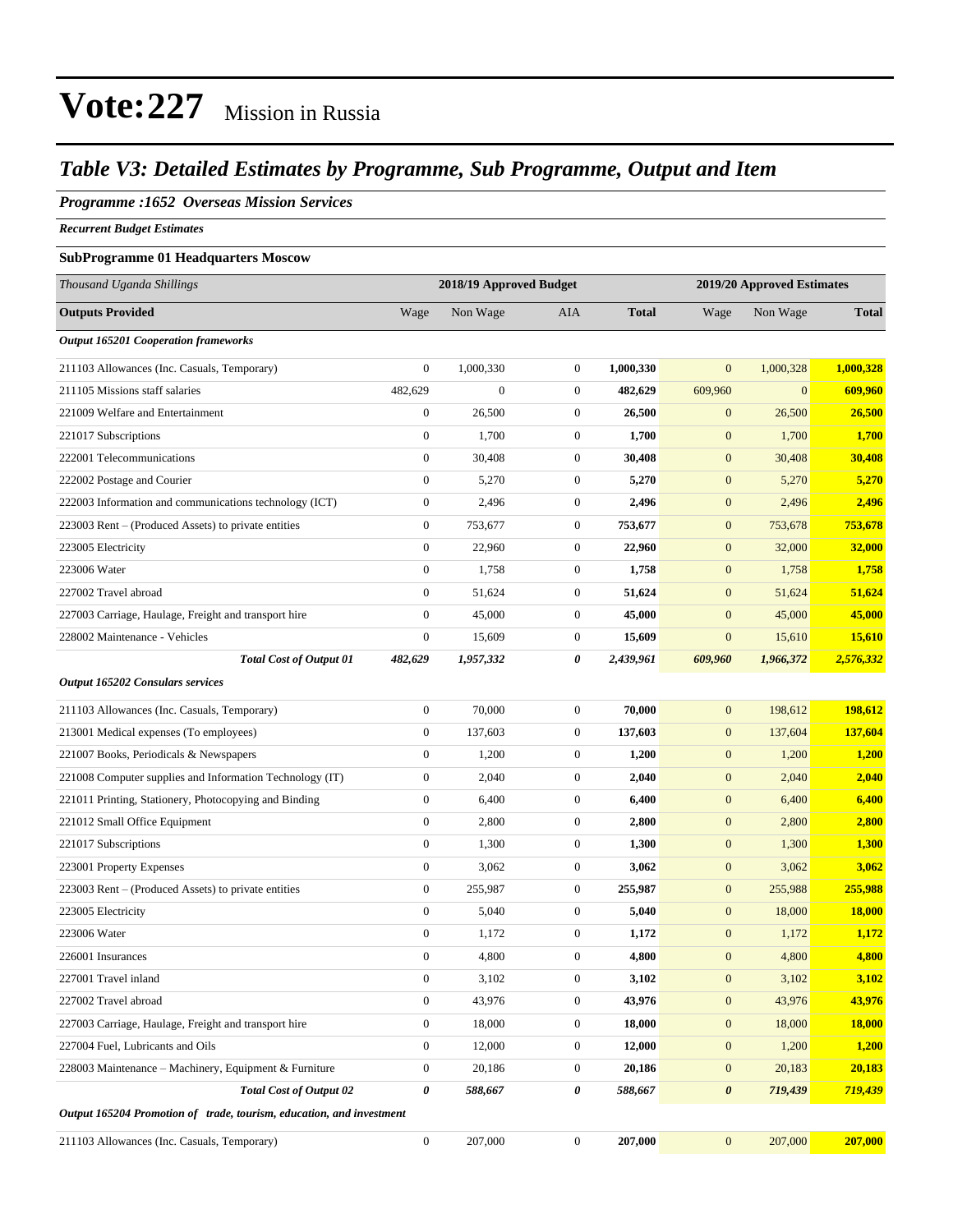| 221001 Advertising and Public Relations             | $\mathbf{0}$ | 6,720     | $\mathbf{0}$ | 6,720     | $\mathbf{0}$          | 1,000     | 1,000     |
|-----------------------------------------------------|--------------|-----------|--------------|-----------|-----------------------|-----------|-----------|
| 223003 Rent – (Produced Assets) to private entities | $\mathbf{0}$ | 127,348   | $\mathbf{0}$ | 127,348   | $\mathbf{0}$          | 585,084   | 585,084   |
| 225001 Consultancy Services- Short term             | $\mathbf{0}$ | 18,000    | $\mathbf{0}$ | 18,000    | $\mathbf{0}$          | 18,000    | 18,000    |
| 227001 Travel inland                                | $\mathbf{0}$ | 3,497     | $\mathbf{0}$ | 3,497     | $\mathbf{0}$          | 3,460     | 3,460     |
| <b>Total Cost of Output 04</b>                      | 0            | 362,566   | 0            | 362,566   | $\boldsymbol{\theta}$ | 814,544   | 814.544   |
| <b>Total Cost Of Outputs Provided</b>               | 482.629      | 2,908,565 | 0            | 3.391.194 | 609.960               | 3,500,355 | 4,110,315 |
| <b>Total Cost for SubProgramme 01</b>               | 482.629      | 2,908,565 | 0            | 3.391.194 | 609,960               | 3,500,355 | 4,110,315 |
| <b>Total Excluding Arrears</b>                      | 482,629      | 2,908,565 | $\Omega$     | 3.391.194 | 609,960               | 3,500,355 | 4,110,315 |
| <b>Development Budget Estimates</b>                 |              |           |              |           |                       |           |           |

| Thousand Uganda Shillings           |                             | 2018/19 Approved Budget |                     |                |              |                               | 2019/20 Approved Estimates |                       |  |  |
|-------------------------------------|-----------------------------|-------------------------|---------------------|----------------|--------------|-------------------------------|----------------------------|-----------------------|--|--|
|                                     |                             | GoU Dev't External Fin  |                     | <b>AIA</b>     | <b>Total</b> | <b>GoU Dev't External Fin</b> |                            | <b>Total</b>          |  |  |
|                                     |                             |                         |                     |                |              |                               |                            |                       |  |  |
|                                     |                             | 300,000                 | $\boldsymbol{0}$    | $\overline{0}$ | 300,000      | $\mathbf{0}$                  | $\mathbf{0}$               | $\mathbf{0}$          |  |  |
|                                     | Total Cost Of Output 165275 | 300,000                 | 0                   | 0              | 300,000      | $\boldsymbol{\theta}$         | $\boldsymbol{\theta}$      | $\boldsymbol{\theta}$ |  |  |
|                                     |                             |                         |                     |                |              |                               |                            |                       |  |  |
|                                     |                             | 100,000                 | $\boldsymbol{0}$    | $\overline{0}$ | 100,000      | 157,000                       | $\mathbf{0}$               | 157,000               |  |  |
|                                     | Total Cost Of Output 165278 | 100,000                 | 0                   | 0              | 100,000      | 157,000                       | $\boldsymbol{\theta}$      | 157,000               |  |  |
|                                     |                             | 400,000                 | $\boldsymbol{0}$    | $\overline{0}$ | 400,000      | 157,000                       | $\mathbf{0}$               | 157,000               |  |  |
| <b>Total Cost for Project: 0928</b> |                             | 400,000                 | $\mathbf{0}$        | $\overline{0}$ | 400,000      | 157,000                       | $\overline{0}$             | 157,000               |  |  |
| <b>Total Excluding Arrears</b>      |                             | 400,000                 | $\mathbf{0}$        | $\Omega$       | 400,000      | 157,000                       | $\mathbf{0}$               | 157,000               |  |  |
|                                     |                             | GoU                     | <b>External Fin</b> | <b>AIA</b>     | <b>Total</b> | GoU                           | <b>External Fin</b>        | <b>Total</b>          |  |  |
| <b>Total Cost for Programme 52</b>  |                             | 3,791,194               | $\bf{0}$            | $\bf{0}$       | 3,791,194    | 4,267,315                     | $\bf{0}$                   | 4,267,315             |  |  |
| <b>Total Excluding Arrears</b>      |                             | 3,791,194               | $\boldsymbol{0}$    | $\overline{0}$ | 3,791,194    | 4,267,315                     | $\overline{0}$             | 4,267,315             |  |  |
|                                     |                             | GoU                     | <b>External Fin</b> | <b>AIA</b>     | <b>Total</b> | GoU                           | <b>External Fin.</b>       | <b>Total</b>          |  |  |
| <b>Grand Total for Vote 227</b>     |                             | 3,791,194               | $\bf{0}$            | $\bf{0}$       | 3,791,194    | 4,267,315                     | $\bf{0}$                   | 4,267,315             |  |  |
| <b>Total Excluding Arrears</b>      |                             | 3,791,194               | $\mathbf{0}$        | $\overline{0}$ | 3,791,194    | 4,267,315                     | $\mathbf{0}$               | 4,267,315             |  |  |